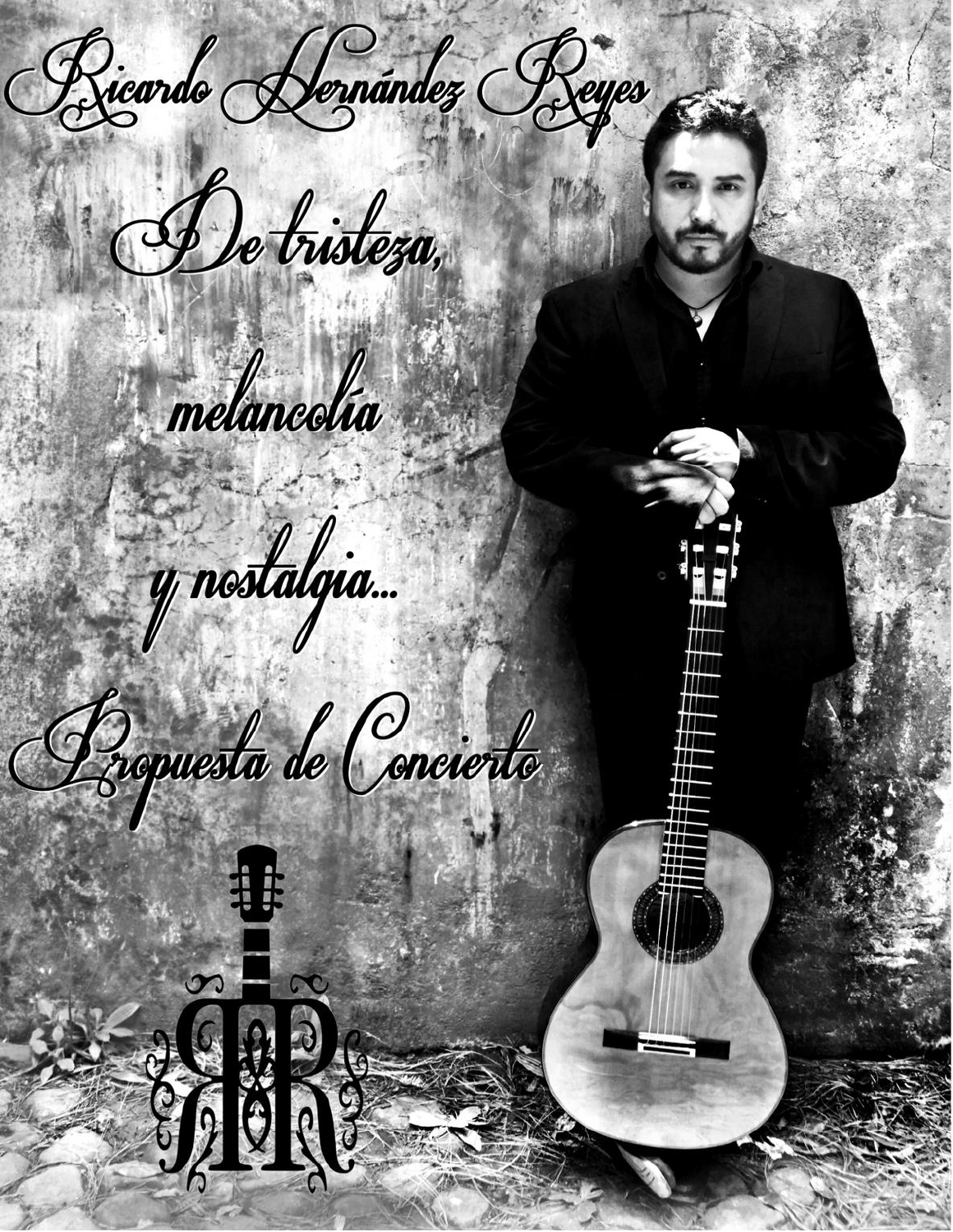## RICARDO HERNÁNDEZ REYES – CLASSICAL GUITAR

Originally from Mexico City and graduate from the Music Faculty of the UNAM, he specializes in concert guitar and has won many national and international chamber music competitions. Founding member of the Guitar Orchestra of the National School of Music and currently an active member of the guitar ensemble of contemporary music [Sicarú.](https://sicaruguitar.com/)

As part of this ensemble, it has been presented in Mexico as well as in various European countries as well as in North and South America, obtaining important prizes, among which are the first places in festivals such as the Guitar Foundation of America (GFA) 2017, Southern Guitar Festival 2017, Brownsville Guitar Ensemble Competition 2017, International Guitar Festival EBAUABJO 2016,



Honorable Mention at the Villa - Lobos Festival in Rio de Janeiro, Brazil 2016, 2014 CDMX Youth Award, 2014 Manuel M. Ponce Prize, International Guitar Competition Raúl Sánchez Clagett, Uruguay, 2014, first prizes at the Musile di Piave, Corato and Philadelphia festivals in Italy, 2014.

At the same time as a soloist he has performed on different stages in Mexico, Europe and South America. He is currently promoting his latest record production, which he presented at the Carolina University in Prague. He also collaborated with the Virtual Guitar [Orchestra](https://virtualguitarorchestra.com/) in three editions and is about to release a new album of Afro-Latin American music with the [Sicarú](https://sicaruguitar.com/) ensemble, among other projects.

In addition to his active career as a guitarist, for several years he has worked as a music teacher in prestigious schools in Mexico City.

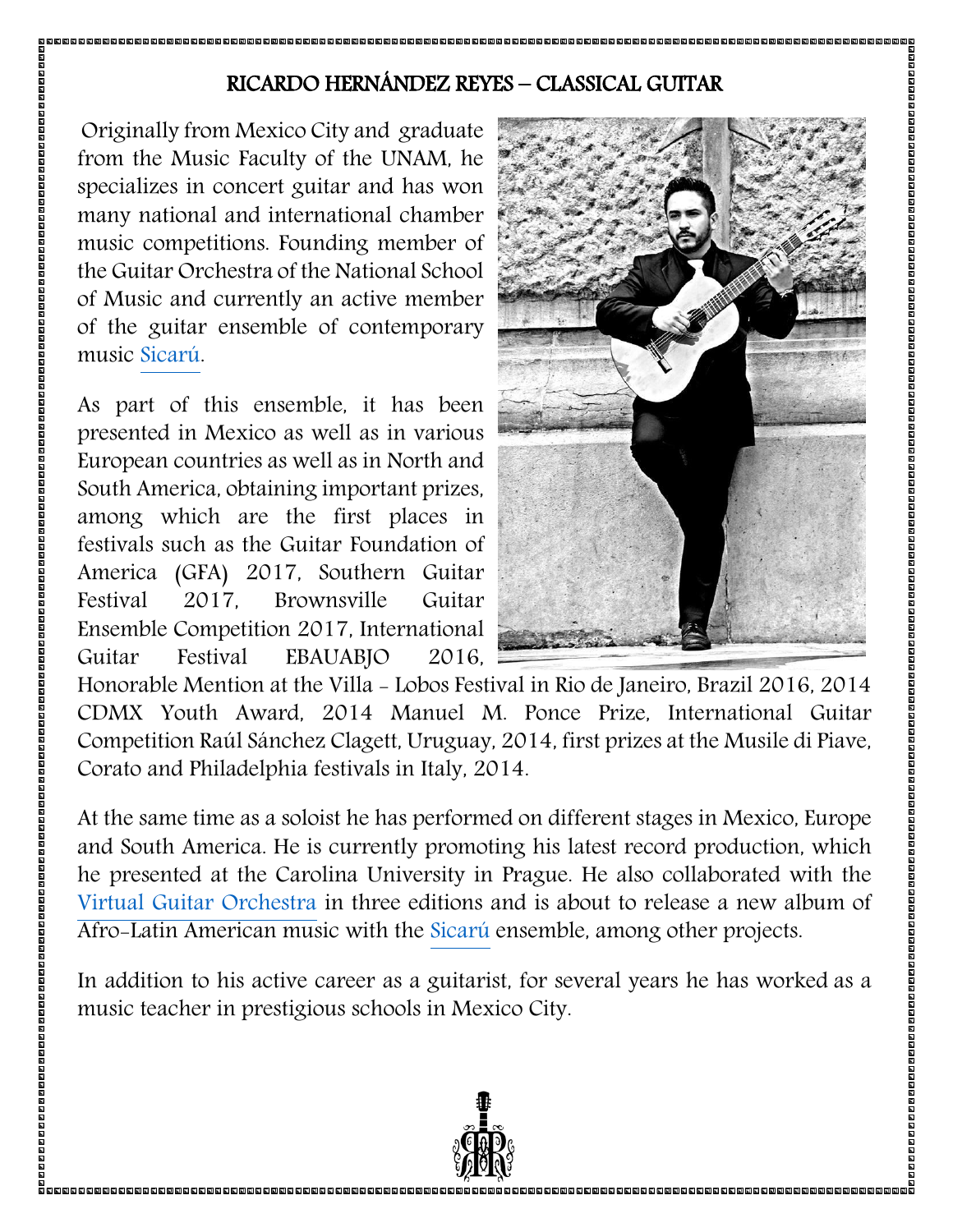# "DE TRISTEZA, MELANCOLÍA Y NOSTALGIA..."

The project was born from the idea of recording an album with representative works of the contemporary guitar repertoire that possess characteristic sounds linked to deep reflection, sorrow or longing that causes us a mood of sadness, melancholy or nostalgia, being these an ideal accompaniment to lead these emotions, without the main purpose of transforming them into joy, but rather to serve as accomplices that help us lighten the weight of those moments, music being a sublime vehicle that makes us enjoy them.



"We enjoy warmth because we have been cold. We appreciate light because we have been in darkness. By the same token, we can experience joy because we have known sorrow." David L. Weatherford.

The specific proposal of this is the presentation of the album in its physical form, carrying out a concert of approximately 1 hour that includes a large part of the repertoire contained in the CD as well as a brief but concise explanation of the project for the audience.

In this album I pretend, in a very personal way and with a humble interpretation of solo guitar works by various composers and periods, to share a sound accompaniment for those moments of memories, reflection, sorrow, grief or longing, without the greater purpose than to lighten their weight and make an easier transition, remembering that the melancholic state has a unique power and magic that makes that, by taking back certain memories of the past, we can renew our desire to be alive.

> "Even a happy life cannot be without a measure of darkness, and the word happy would lose its meaning if it were not balanced by sadness." Carl Jung"

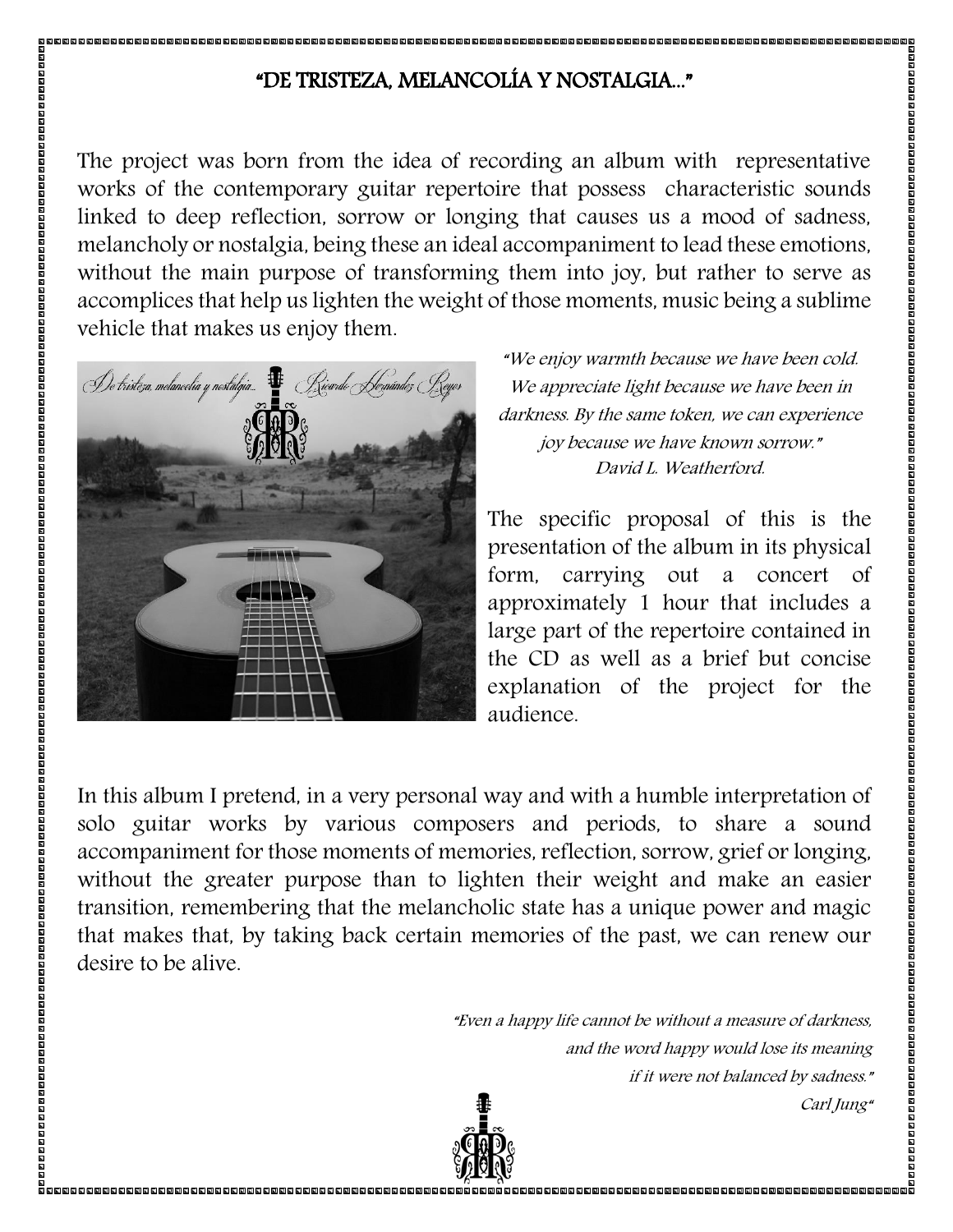# PROGRAM

Nostalgia - Rodrigo Riera Se ela perguntar - Dilermando Reis Un día de noviembre - Leo Brouwer [Gnossienne N° 1 -](https://www.youtube.com/watch?v=wI6U5aEFjks) Erik Satie Eterna saudade - Dilermando Reis Soledad - Maria Linnemann Preludio 3 - Heitor Villalobos Elegía - [Johann Kaspar Mertz](https://www.youtube.com/watch?v=TVmC0FDy5wg) Agua & vinho - [Egberto Gismonti](https://www.youtube.com/watch?v=jDPVFNcAbDs) [L'ultimo caffé insieme](https://www.youtube.com/watch?v=NW2m7sE7uRA) - Simone Iannarelli [Cinema Paradiso -](https://www.youtube.com/watch?v=rwUh8hp3qzc) Ennio Morricone

Encore

Estimated music time: 1 hour.